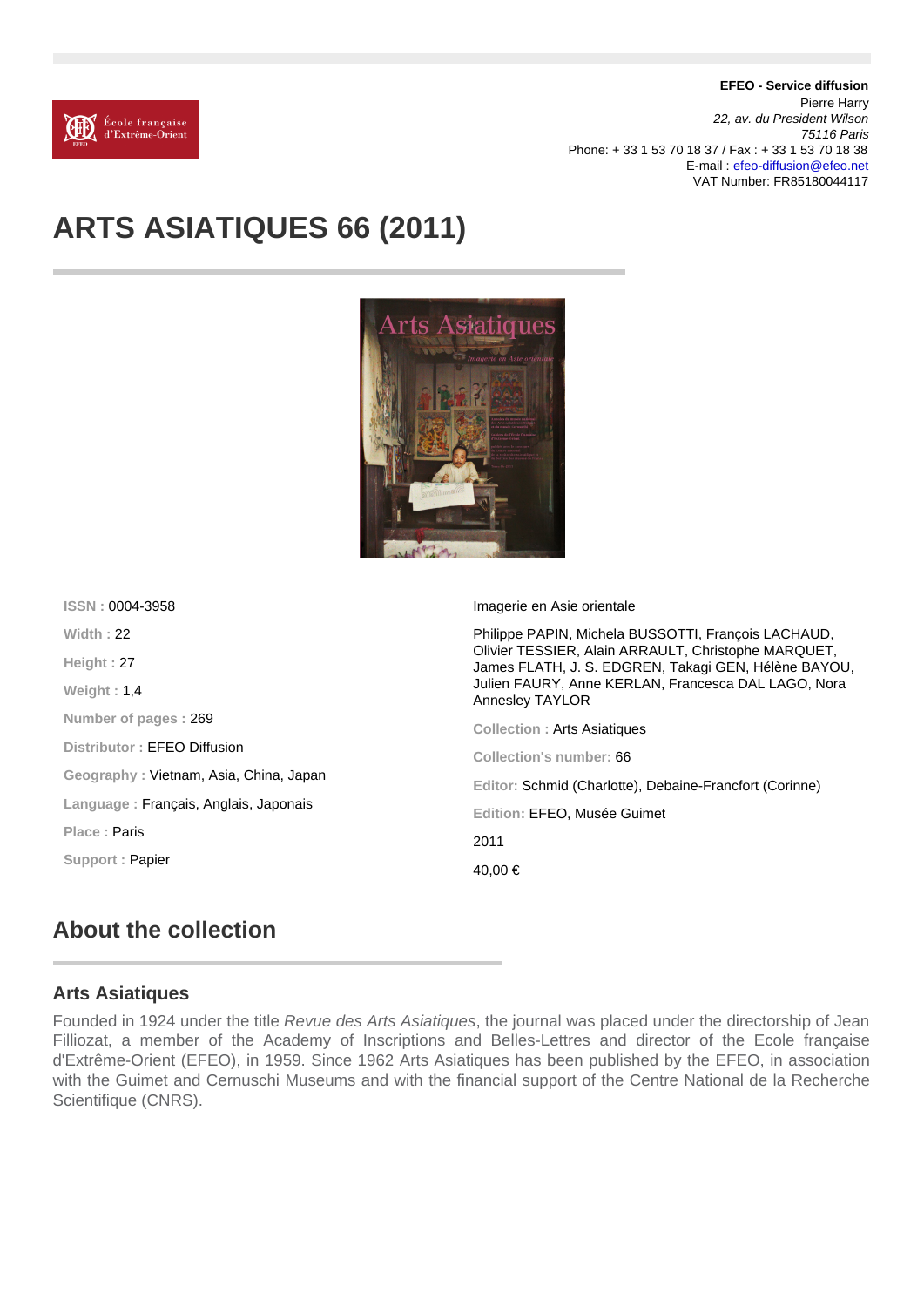From the outset, Arts Asiatiques was conceived as bridging the worlds of academia and the museum. Today, Arts Asiatiques remains one of the rare periodicals devoted to Asian art and archaeology from a rigorously scholarly perspective. Its ambition is to publish all fields of original scholarship and technical expertise and to explore the full range of primary sources useful to the comprehensive analysis of works of art, from their fabrication and transmission to their iconographic impact: archaeology, history of art and religions, social history, anthropology, material culture, architecture, conservation, textual and documentary sources includinginscriptions on various media.

The Editors

The editorial team of Arts Asiatiques comprises the Editor-in-Chief, an Editorial Board based in Paris, and an

international Advisory Board. [See the list of members](/uploaded/files/PDF EXPLICATIFS/AA_Instances_editoriales.pdf)

Editorial Office ARTS ASIATIQUES Musée national des arts asiatiques - Guimet 6, place d'Iéna 75116 PARIS [arts.asiatiques@efeo.net](mailto:arts.asiatiques@efeo.net)

Download the [instructions to the authors](/uploaded/files/PDF EXPLICATIFS/AA_Instructions_aux_auteurs.pdf) [PDF 404 kb]

## About the editor

### Schmid (Charlotte)

Archaeology of the Indian world

The scientific life of Charlotte Schmid is marked by her stays in India: two years in North India (1991-1993) were followed by an assignment, in September 1999, in the centre of Pondicherry (EFEO), Tamil Nadu, for four years. These two periods of intensive work in India articulate a research led between two spaces of field-work, the North and the South of the subcontinent.

After an attempt to define a colonial culture, the Bactrian Greece, based on the material from Aï Khanum -the most important Greek colony excavated in Central Asia- and classical studies (Greek, Latin, École du Louvre), the discovery of Sanskrit and the reading of La grande route de Bactres à Taxila of Alfred Foucher, pointed to the necessity of field-work.

Firstly, following the road of India to an accessible country, which allows studying the relationships between two types of corpus, texts and archaeological material taken in a broad sense, Charlotte Schmid worked on the first known figures of a major Hindu deity of bhakti, K???a in Mathur?. Today an Indian city of medium size of which K???a-devoted cults have forged cultural identity, Mathur?, with its mosque of the 17<sup>th</sup> c. and its numerous Jain, Buddhist and Brahmanical remains dated from the 2<sup>d</sup> c. BC, is loaded with myth. A doctoral thesis supervised by Gérard Fussman and focusing on a confrontation between the archaeological evidence and the texts which made of K???a "the" child of Mathur?, was followed by a research on the iconography and the epigraphy of the Gupta period, as it is accounted for in Le don de voir.

Secondly, the posting in Pondicherry led C. Schmid to study the appearance of the deities of bhaktiin the Tamil country. The issue of the relationship between texts and archaeology is conducted in "another" region and on better documented periods of time. The EFEO centre gave access to new fields of research. The work with traditional pundits was not the least of them and C. Schmid started to also investigate Tamil data.

Posted in Paris since 2003, she pursues researches on the figures of Hinduism in Ancient India, fed by lively exchanges with the Indian scholars of the Centre of Pondichéry and by archaeological material (monuments, sculptures, inscriptions). Temples in situ, provided with dozens of inscriptions and sculptures, established between the 6<sup>th</sup> and the 12<sup>th</sup> c., as well as the texts, often devotional, connected to them, constitute the basis of, for instance, Sur le chemin de K???a : la flûte et ses voies and La Bhakti d'une reine.

Her seminars at the École pratique des hautes études, her role as editor in chief of Arts Asiatiques and member of the editorial board of the Bulletin de l'École française d'Extrême-Orient, her involvement in the Corpus des Inscriptions Khmères (CIK) provide opportunity for many exchanges with students and colleagues, which, finally, made of Southeast Asia one horizon of the work of C. Schmid.

### Debaine-Francfort (Corinne)